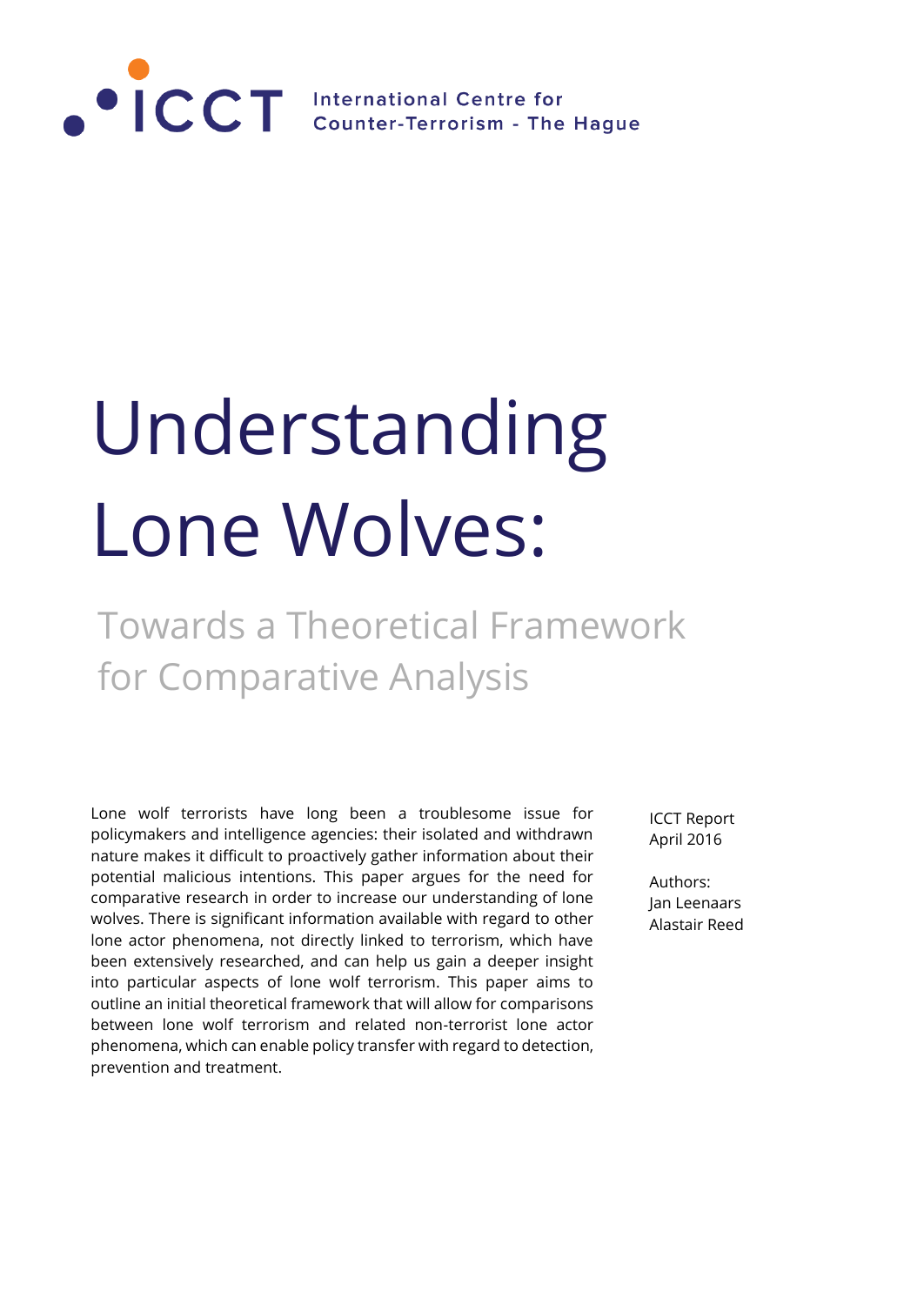### About the Authors

### Jan Leenaars

Jan Leenaars' academic interest in terrorism was piqued following a terrorism research seminar in 2012. After obtaining his bachelor degree in History at Utrecht University (2014), he set out to pursue this interest more thoroughly. The following year, Jan completed his Master of Science in Crisis and Security Management at Leiden University. During and after his master, Jan has mostly focused on lone actor terrorism.

### Alastair Reed

Dr. Alastair Reed is Research Coordinator and a Research Fellow at ICCT, joining ICCT and Leiden University's Institute of Security and Global Affairs in the autumn of 2014. Previously, he was an Assistant Professor at Utrecht University, where he completed his doctorate on research focused on understanding the processes of escalation and de-escalation in Ethnic Separatist conflicts in India and the Philippines. His main areas of interest are Terrorism and Insurgency, Conflict Analysis, Conflict Resolution, Military and Political Strategy, and International Relations, in particular with a regional focus on South Asia and South-East Asia. His current research projects address the foreignfighter phenomenon, focusing on motivation and the use of strategic communications.

#### About ICCT

The International Centre for Counter-Terrorism – The Hague (ICCT) is an independent think and do tank providing multidisciplinary policy advice and practical, solution-oriented implementation support on prevention and the rule of law, two vital pillars of effective counter-terrorism. ICCT's work focuses on themes at the intersection of countering violent extremism and criminal justice sector responses, as well as human rights related aspects of counter-terrorism. The major project areas concern countering violent extremism, rule of law, foreign fighters, country and regional analysis, rehabilitation, civil society engagement and victims' voices. Functioning as a nucleus within the international counter-terrorism network, ICCT connects experts, policymakers, civil society actors and practitioners from different fields by providing a platform for productive collaboration, practical analysis, and exchange of experiences and expertise, with the ultimate aim of identifying innovative and comprehensive approaches to preventing and countering terrorism.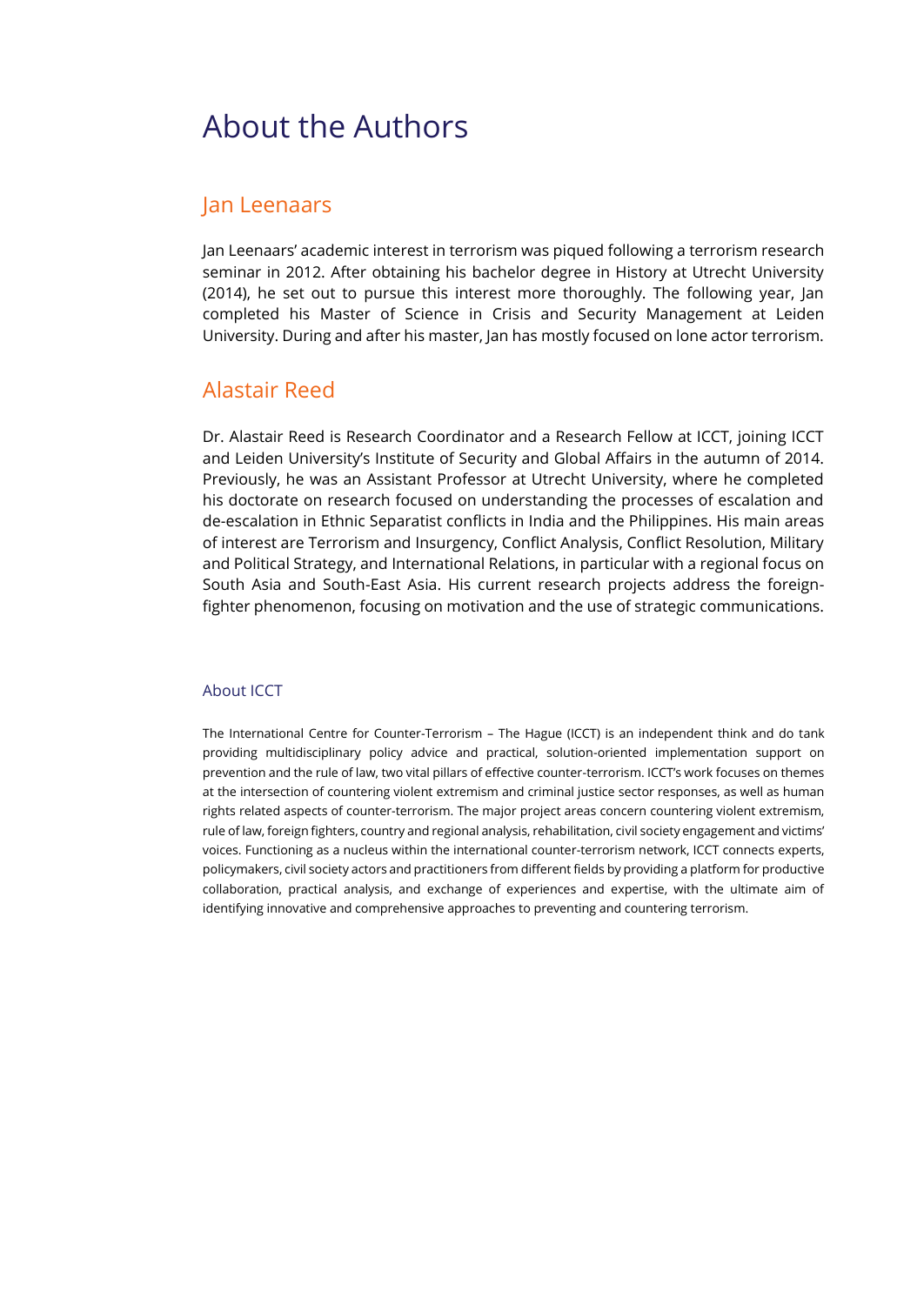

 $\cdot$  ICCT

### Introduction

Lone wolf terrorists have long been a troublesome issue for policymakers and intelligence agencies.<sup>1</sup> This is to be expected: the nature of lone wolves - isolated and withdrawn - makes it difficult to proactively gather information about any malicious intentions they might have.<sup>2</sup> The threat these unknown lone wolves pose is enough to warrant further research into this specific phenomenon. Yet, to further understand and to get a better grip on lone wolf terrorism, we have to look outside the realms of terrorism.

This paper argues for the need for comparative research to increase our understanding of lone wolves and to make initial assumptions with regards to the possibility of policy transfer. There is significant information available with regard to other lone actor phenomena, not directly linked to terrorism, which have been extensively researched, and can help us gain a deeper insight into particular aspects of lone wolf terrorism. Hence the central argument of this paper is that there is no need to completely reinvent the wheel when investigating lone wolf terrorism, as there is much that can be borrowed from existing research on related phenomena. This paper aims to sketch out an initial theoretical framework that will allow for comparisons between lone wolf terrorism and related non-terrorist lone actor phenomena, through which further insight can be gained.

To achieve this, the first step is to understand lone wolf terrorists and how comparing lone wolf terrorists with other types of non-terrorist lone actors, such as school shooters, can be beneficial. The lone actor phenomenon can be analysed through a theoretical framework which distinguishes between its many different components. While two lone actor phenomena can be different on all components bar one; the comparison of this one similarity can prove useful for our understanding of lone wolf terrorists. This is how comparing lone wolves with other solitary actors, such as school shooters and assassins, can be beneficial. There are similarities to be found between certain components and codes when comparing two different lone actor phenomena. For example, if the modus operandi or the awareness of the perpetrator's intentions is the same for school shooters and lone wolves, lone wolf terrorism can benefit from existing policy and knowledge in how to prevent and track school shooters. By utilising a comparative approach, we can better utilise existing information of other phenomena for our understanding of lone wolf terrorists.

As such, a better understanding of various different lone actor perpetrators is vital for the comparison, which will eventually, it is hoped, enable policy transfer with regards to detection, prevention and treatment. This article proposes that the best way of achieving this goal is by creating a codebook that allows for comparisons between solitary perpetrators of various groups. This codebook consists of socio-demographic information on the perpetrator, psychological background and history, motivation behind the attack, target of the attack, modus operandi, objective of the attack, aftermath and finally, the awareness of intentions.

<sup>………………………………………………………………………………………………………………………………………</sup><sup>1</sup> E. Bakker and B. de Graaf, "Preventing Lone Wolf Terrorism: some CT Approaches Addressed", Perspectives on Terrorism, no. 6 (2011), http://www.terrorismanalysts.com/pt/index.php/pot/article/view/preventing-lone-wolf/html. <sup>2</sup> Bakker and de Graaf, "Preventing Lone Wolf Terrorism".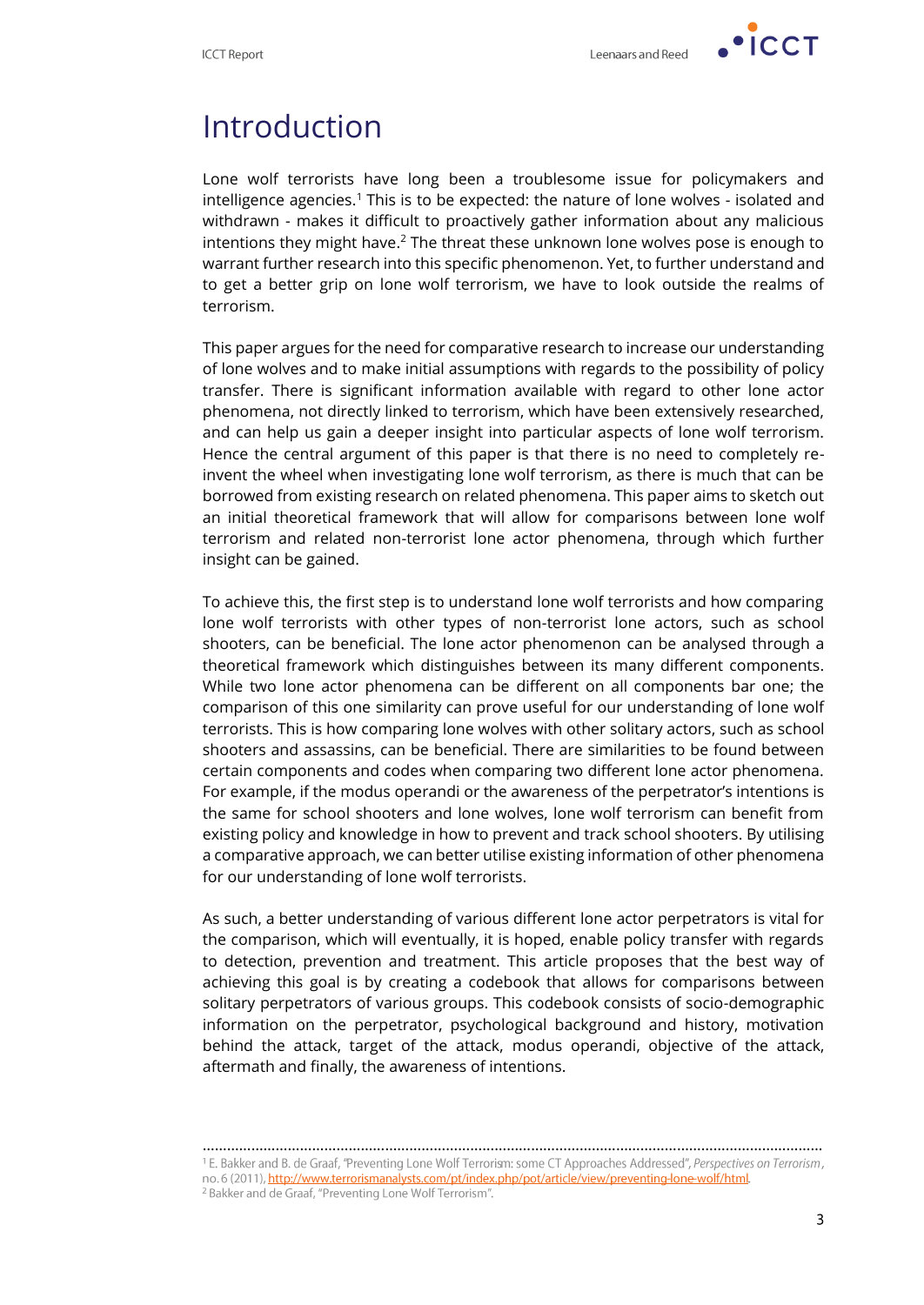

### Lone wolf terrorism

The term lone wolf was popularised by white supremacists Alex Curtis and Tom Metzger who encouraged individuals to commit acts alone for tactical reasons in the 1990s.<sup>3</sup> Scott Stewart and Fred Burton define lone wolf terrorists in a Stratfor Global Intelligence essay as "solitary actors (…) [who] do not work with others". <sup>4</sup> Their motivation – an important part of terrorism – stems from various roots, but these roots can all be categorised as political, ideological or religious.<sup>5</sup> Thus, a lone wolf terrorist is "a person who acts on his or her own without orders from  $-$  or even connections to  $$ an organization". 6

While lone wolf terrorists have varying backgrounds and motivational patterns, there are some similarities to be seen. For starters, while it is a myth that most terrorists suffer from "any identifiable psychopathology, the rate of psychological disturbance and social ineptitude among lone wolves is relatively high". <sup>7</sup> Second, lone wolf terrorists isolate themselves from society. $8$  Third, lone wolf terrorists are known to distribute their manifestos and ideas, sometimes just prior to the attack.<sup>9</sup>

Lone wolf terrorism is a concept that is easy to understand from a theoretical perspective. Yet to be able to have a better grasp on the phenomenon, it is necessary to dive deeper into the subject and examine some statistics. In 2014, an article written by Paul Gill, John Horgan and Paige Deckert did just that.<sup>10</sup> This article analysed the "sociodemographic network characteristics and antecedent behaviours of 119 loneactor terrorists". <sup>11</sup> Furthermore, it analysed different ideologies that motivated the lone wolf, as well as network connectivity. The research found that 96.6% of their sample consisted of males, 41.2% had previous criminal convictions, 31.9% had a history of mental illness or personality disorder and 26% had military experience. With regards to ideology, 43% was motivated by al-Qaeda, 34% by right-wing ideology and 18% by a single issue. The remaining 5% was classified as other. The research notes that the composition changes over time and that historically "there have been very few loneactor incidents (...) involving left-wing or nationalist inspired individuals".<sup>12</sup> In fact, before 2001, only 7.8% of lone actors were religiously motivated compared to the 47.6% of single-issue inspired perpetrators.

The research had seven different conclusions. First, there is no uniform profile with regards to lone wolves. Second, in the time leading up to the attack other people were aware of the perpetrator's grievance, views, ideology, as well as his determination to carry out violent acts. Third, a large range of experiences and activities preceded the perpetuator's attack.<sup>13</sup> Fourth, most of the lone wolves were socially isolated. Fifth, the

<sup>………………………………………………………………………………………………………………………………………</sup><sup>3</sup> E. Bakker and B.A. de Graaf, "Lone Wolves: How to Prevent this Phenomenon?", Paper presented at the Expert Meeting Lone Wolves, International Centre for Counter-Terrorism - The Hague (November 2010) http://www.icct.nl/download/file/ICCT-Bakker-deGraaf-EM-Paper-Lone-Wolves.pdf (last accessed November 22, 2015). <sup>4</sup> S. Stewart and F. Burton, "Lone Wolf Lessons", Security Weekly (June 3, 2009), https://www.stratfor.com/weekly/20090603 lone wolf lessons (last accessed November 22, 2015).

<sup>&</sup>lt;sup>5</sup> Stewart and Burton, "Lone wolf Lessons", pp. 1-3.

<sup>&</sup>lt;sup>6</sup> Bakker and De Graaf, 'Lone Wolves', p. 2.

<sup>7</sup> Ibidem, p. 5.

<sup>&</sup>lt;sup>8</sup> Ibidem, p. 4.

<sup>&</sup>lt;sup>9</sup> Ibidem, p. 4.

<sup>&</sup>lt;sup>10</sup> P. Gill, J. Horgan and P. Deckert, "Bombing alone: tracing the motivations and antecedent behaviours of lone-actor terrorists", Journal of Forensic Science 59, no. 2 (2014), pp. 425-435.

<sup>&</sup>lt;sup>11</sup> Gill, Horgan and Deckert, "Bombing alone", p. 425.

<sup>&</sup>lt;sup>12</sup> Ibidem, pp. 427-428.

<sup>&</sup>lt;sup>13</sup> Ibidem, pp. 425, 433-434.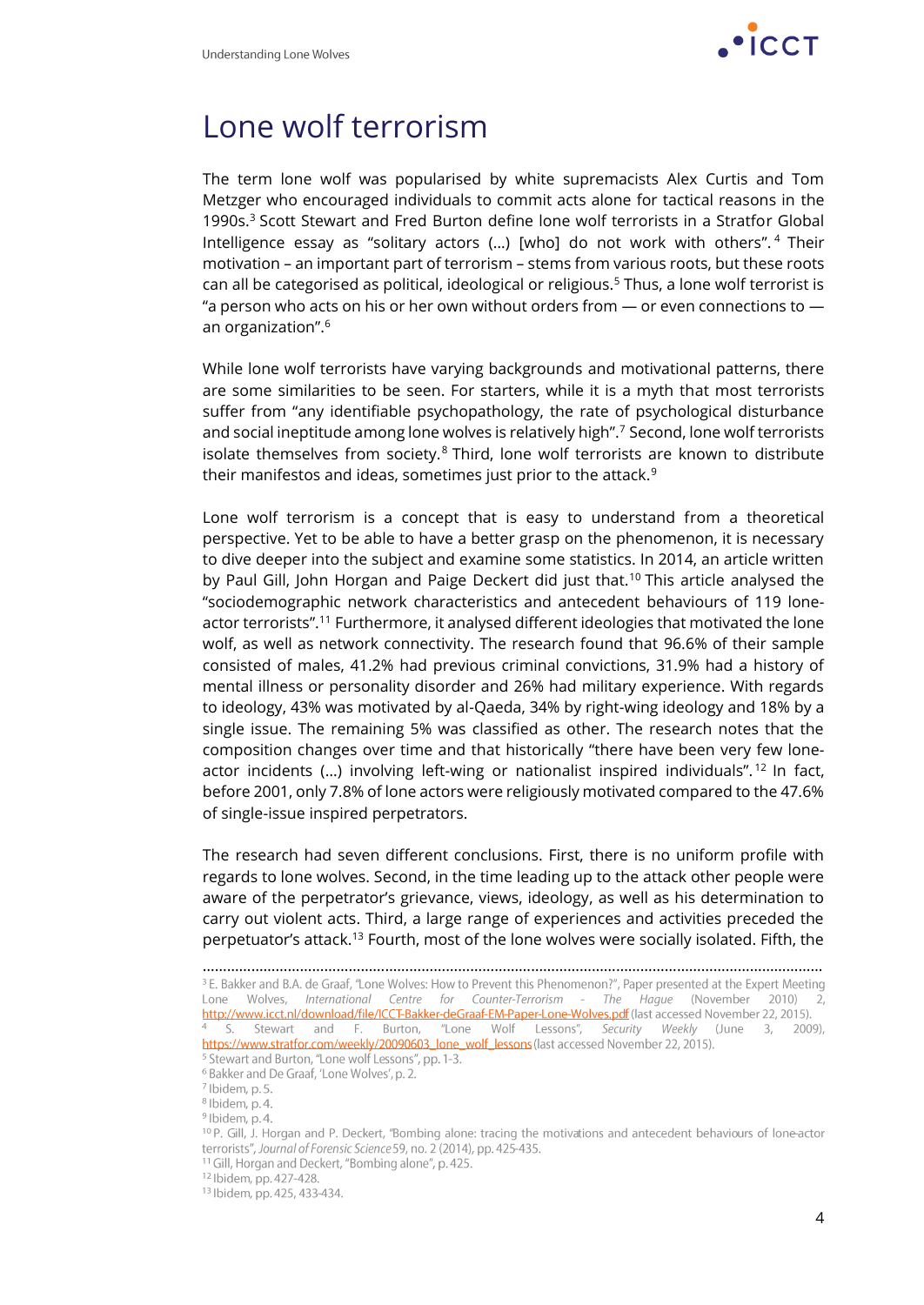**ICCT** 

perpetrator was detectable and observable in their activities. Sixth, the attacks carried out by perpetrators were seldom spontaneous or impulsive. Finally, there are differences to be detected in the behavioural aspects of different subgroups.<sup>14</sup>

# Comparing with what/how?

Now that we better understand lone wolves, we are left with an important question: what theoretical framework will allow for beneficial comparison between lone wolf terrorists and other non-terrorist lone perpetrators? It is crucial that the theoretical framework allows for comparison between different phenomena and groups. As mentioned earlier, our codebook consists of socio-demographic information on the perpetrator, psychological background and history, motivation behind the attack, target of the attack, modus operandi, objective of the attack, aftermath and finally, the awareness of intentions.

However, why are these categories important and what do these categories tell us? It is important to understand the value of each of these categories, and the specific knowledge a comparative analysis can and will yield. The socio-demographic information gives us a first insight of what type of person the perpetrator is. The psychological background and history further adds to our understanding of the perpetrator as it allows for analysis of the mental health status of the perpetrator. The motivation for, as well as the target and objective of the attack helps us understand the reasoning behind the attack. The modus operandi, aftermath and awareness of intentions will help us see how the attacks were carried out.

This section takes a closer look at each of these categories and how they can contribute to the comparative analysis and our understanding of lone wolves. The codes below are all chosen to increase our understanding of the perpetrator and the attack. By



#### Theoretical framework for comparative analysis

Chart 1: Systematic overview of the theoretical framework for comparative analysis

………………………………………………………………………………………………………………………………………

<sup>14</sup> Ibidem, pp. 425, 433-435.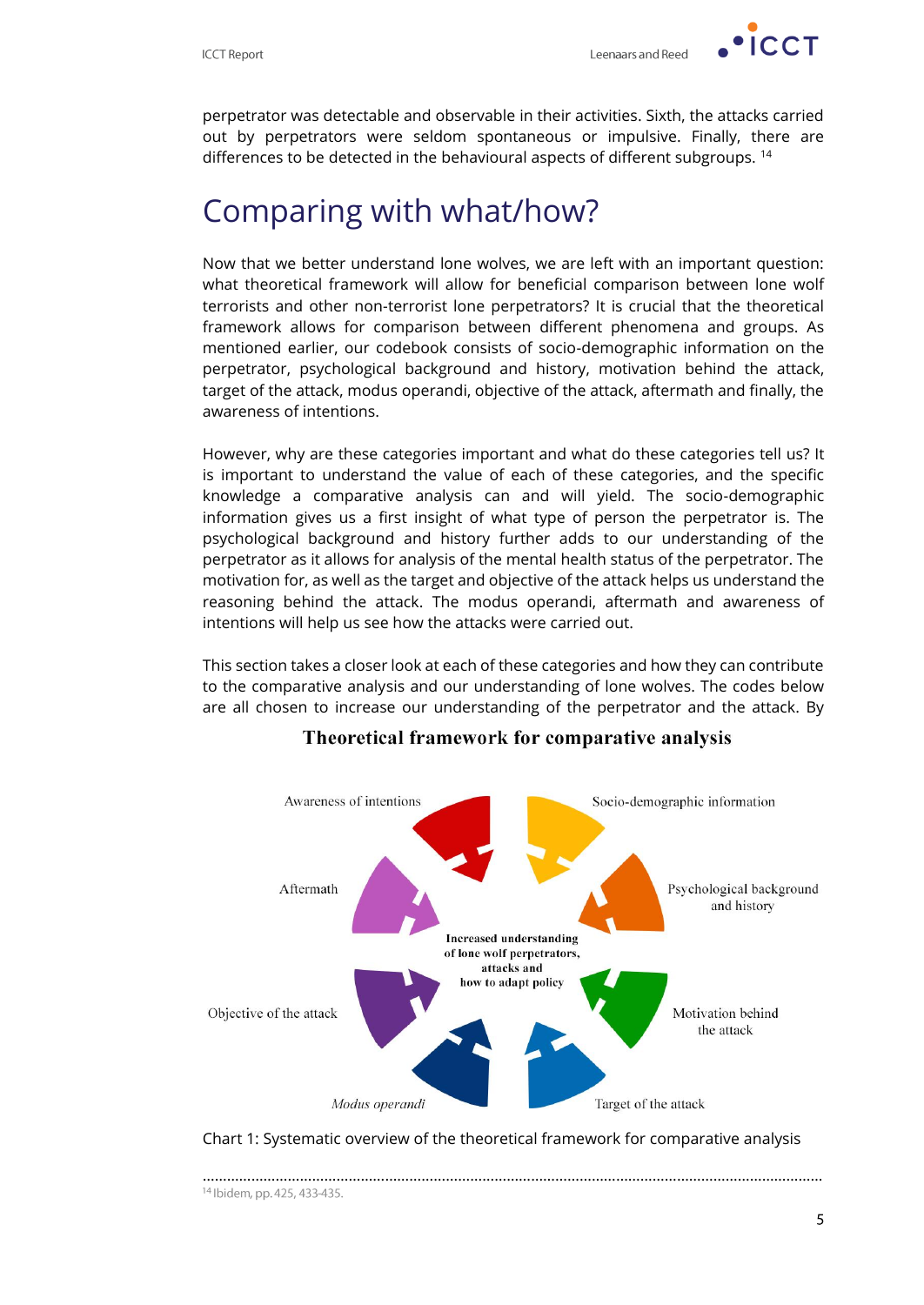

breaking down the information on perpetrators into these categories, we can easily compare two phenomena regarding specific criteria, even if these two phenomena do not lend themselves to a more general comparison. This framework thus allows us to make specific and detailed comparisons between groups that are often not being considered in the same context. This approach will give new insight and allow already existing knowledge in other fields to cross over into terrorism studies.

# Socio-demographic information

Socio-demographic information helps to get a general picture of the perpetrator. Age, gender, ethnicity, occupation, relationship status, highest education received and previous criminal convictions all help us begin to understand what the risk factors of the perpetrator are and the stage of life they are in. As Gill, Horgan and Deckert demonstrated, if socio-demographic information is gathered and analysed on a large scale, it can paint a picture of where various perpetrators typically stem from. 15

While socio-demographic information alone will not identify perpetrators ahead of time, it can help to indicate common factors. Besides being able to highlight risk factors and risk areas, it can also illustrate how various combinations of these factors can shape a perpetrator. Current existing knowledge on those prone to commit crime can perhaps aid us in understanding those who are prone to commit acts of terrorism. Techniques and insights that have been gained from looking at socio-demographic information in other related phenomena might be transferable for when it comes to dealing with lone wolf terrorism. Socio-demographic information can thus play a role in the detection and prevention of attacks. At the very least, it can illustrate problem areas that need to be investigated.

# Psychological background and history

The psychological background and history further adds to our understanding of the perpetrator. The codes that belong in this category are mental health status, isolation, depression and unfreezing. Mental health status is an important code to compare because it is of tremendous influence if the perpetrator was aware of his actions and was clinically sane. Depression and isolation serve as the same type of indicators as mental health status, albeit less severe. If various perpetrators are dealing with mental health issues, it raises concerns.

Criminologists and psychologists already have plenty of information when it comes to how the psychological background and history of a person plays a role with regards to committing crime.<sup>16</sup> Terrorism experts can benefit from this knowledge and use this to get a better grip of the situation. The code unfreezing serves as an excellent example of how this information may be used. Unfreezing is a personal crisis "when an individual loses the everyday reassurance of relationships and routines".<sup>17</sup> This personal crisis can range from losing a loved one to simple moving far from home. The occurrence of a personal crisis is a given at some point in life. Yet terrorism studies can learn from a

………………………………………………………………………………………………………………………………………

<sup>&</sup>lt;sup>15</sup> Ibidem, pp. 425-435.

<sup>&</sup>lt;sup>16</sup> It should be noted that while there isn't necessarily a consensus, there is plenty of information. The benefits and downsides of profiling and the possible connection between mental health and criminal activities are well researched. <sup>17</sup>C. McCauley, S. Moskalenko and B. van Son, "Characteristics of Lone-Wolf Violent Offenders: a Comparison of Assassins and School Attackers", Perspectives on Terrorism 7, no. 1 (2013), p. 8.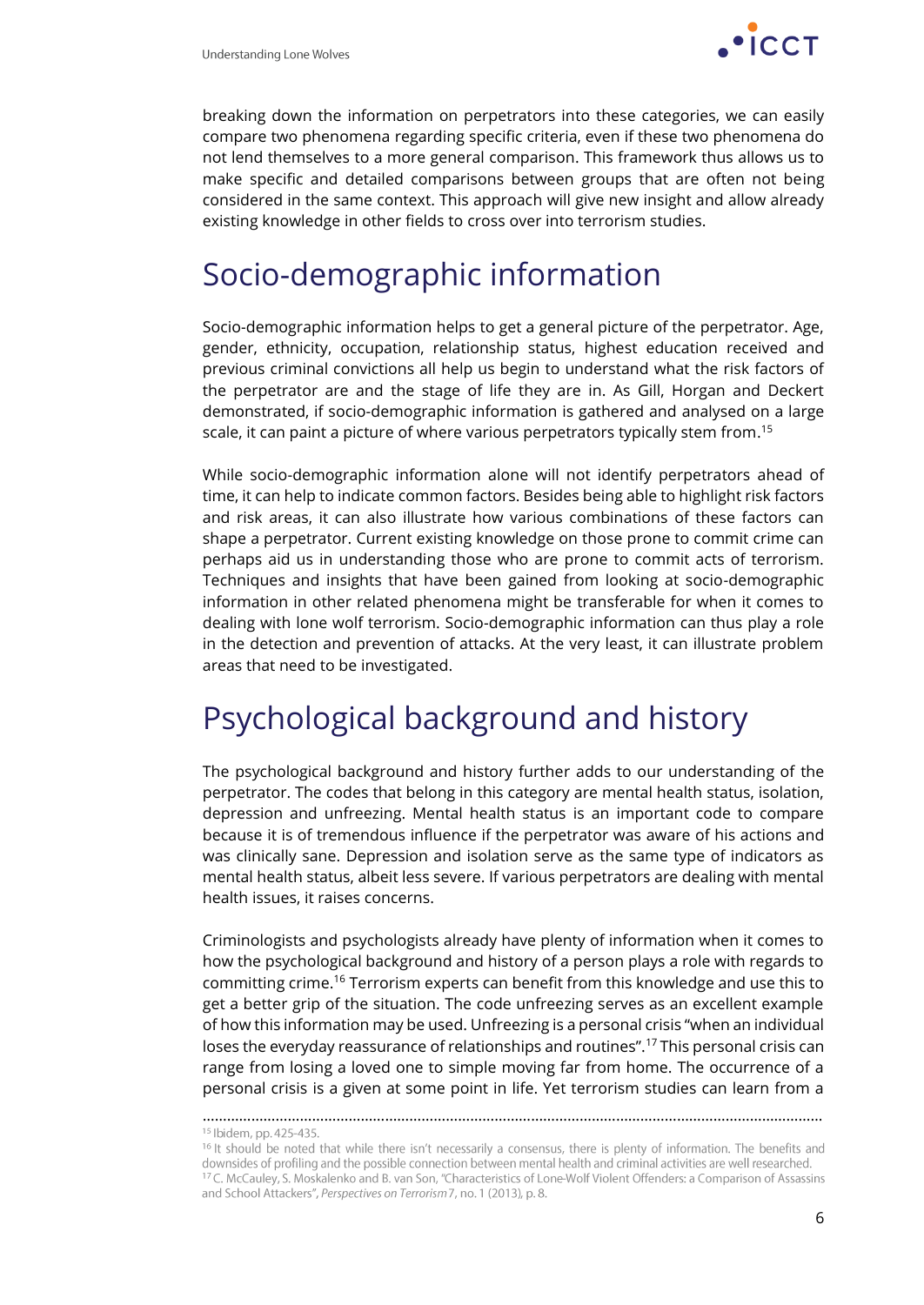

greater understanding of those who go through unfreezing and as a result commit a crime. Using the knowledge of criminologists and psychologists, we can get a better understanding of what combination of factors made a perpetrator lash out. Thus, being able to map people going through unfreezing or knowing when they do can also play a role in the detection and prevention process. The psychological background and history picks up where the socio-demographic information left off: a better understanding of where perpetrators stem from.

# Motivation behind the attack

The motivation behind the attack helps us understand the reasoning behind the attack. The type of perpetrator you are dealing with varies if an attack is motivated by personal grievance, political grievance and/or ideology. Personal grievance is coded and defined as the perceived mistreatment of the individual by loved ones or the government. Political grievance is coded and defined as the perceived mistreatment of people that the individual identifies with.<sup>18</sup> Ideology, when present, is coded as religious, political or single-issue.

For lone wolves, motivation is of extra significance, seeing as it plays such a large role for what constitutes terrorism. Experience tells us that the motivation of an attack can fall into multiple categories, not just one. It is not uncommon for a lone wolf to be motivated by both political grievance and ideology. Seeing as motivation is of such importance to terrorism, it is only logical to compare it with the motivational patterns of other lone actors. Specifically, how a type of motivation is formed, fostered and fuelled to the point where an individual acts out of ideology could be of interest for terrorism studies. For example, a radicalisation process can play an important role in the motivation of the perpetrator and forms another way of detecting and understanding the (possible) perpetrator. Similarities in the motivation might reveal types of trajectory lone actors are prone to go through.

# Target of the attack

It is important to distinguish what the target of the attack is. A target can either be direct, random, or both. A target is coded as direct if there was a clear target prior to the attack or if the location itself was chosen for specific reasons. A target is coded as random if there were victims that were simply in the wrong place at the wrong time. Attacks by lone wolves often feature both of these targets. This is not surprising, seeing as what typically motivates lone wolves: ideology and political grievance. Seeing as a direct target often cannot be reached the perpetrator is left with a symbolic target, which means the actual casualties are often random in that regard.

The decision-making process that goes into why a symbolic target is chosen is important to understand when it comes to prevention. Why did a perpetrator target that specific government building? Did the perpetrator actively try to understand the security situation before the attack, or was it simply a target in the nearby vicinity? The same can be said with regards to collateral damage. In what way does the perpetrator actively seek out or try to prevent unnecessary collateral damage? Comparing lone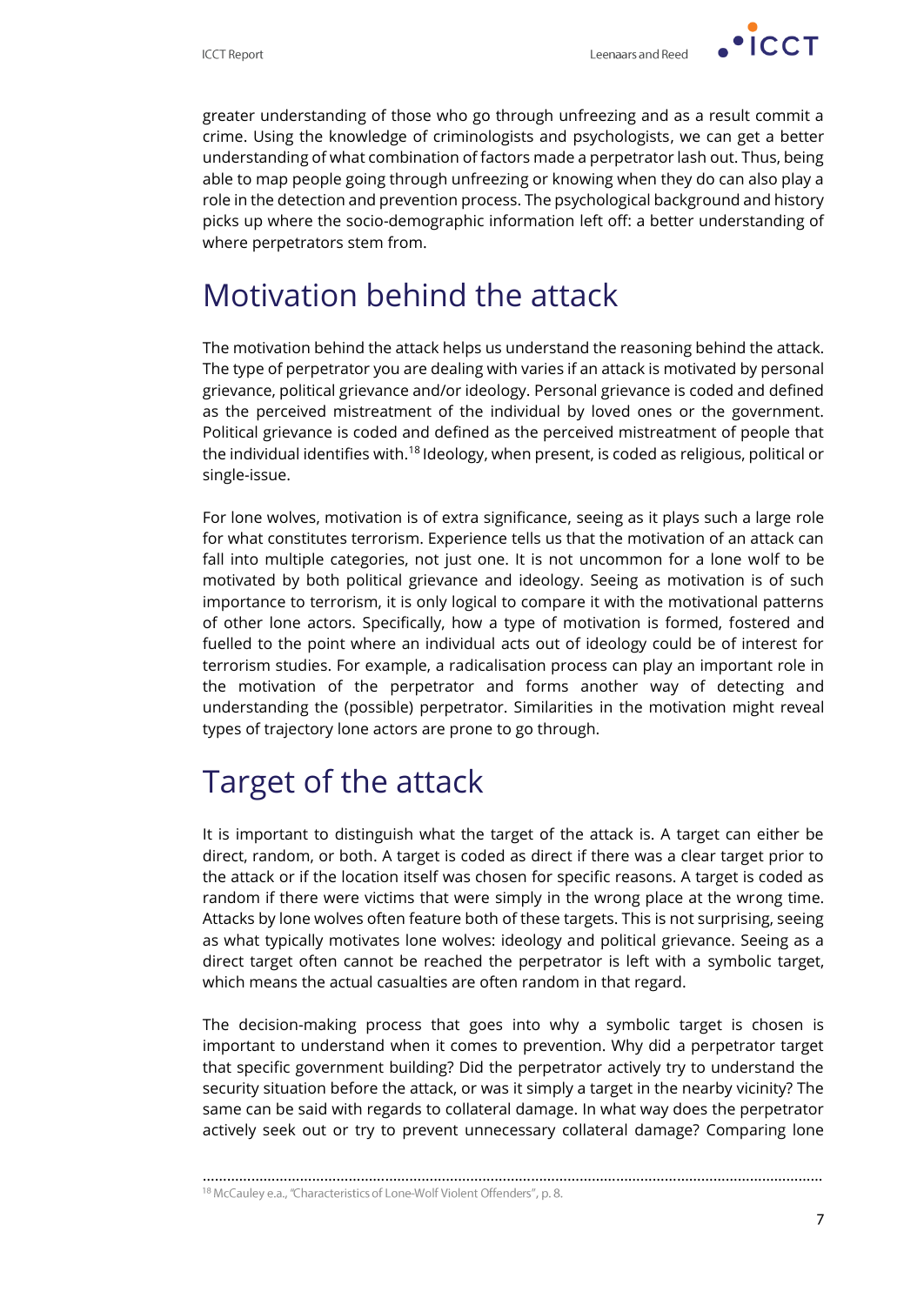

actors with other groups that also cannot reach their desired target can help us start answering these questions.

# Modus operandi

The modus operandi of the lone perpetrator is vital as it explains how the attack is carried out. The type of weapons obtainable and preferred during an attack, how the attack was planned and carried out can all play a role in detecting similarities between different lone perpetrators. Guns are often the weapon of choice, but knives, vehicles and pipe bombs have all been utilised.

The modus operandi can also reveal similarities between groups that are important on a practical level. If various perpetrators obtain their weapons in similar ways, this is vital information with regards to detection and prevention. Building on this, it is necessary to compare and understand how perpetrators plan and carry out their attack. Do perpetrators know the site of the attack well and can they manoeuvre smoothly throughout the attack? Do they remain calm and focused throughout the attack or does chaos interfere with any set targets? By investigating and comparing modi operandi, perpetrators and phenomena that have little in common besides how the attack was planned and carried out can be of use for understanding lone wolves. Knowing how perpetrators act allows for the appropriate security measures to be taken. Insight should be borrowed from lessons learned by institutions that have faced bomb and gun attacks and threats.

# Objective of the attack

The objective of the attack can be categorised into multiple categories. Revenge and the hope to provoke change are recurring themes that perpetrators aim to achieve when they launch their attack. The fact that revenge is a common theme does not mean that the reasons behind said revenge are necessarily similar across perpetrators. Revenge can be inspired by ideology and political grievance, but also by personal grievance. The reason why revenge is sought can thus vary and be either more sophisticated or simply personal in nature.

Understanding the objective of various perpetrators will give policy makers valuable insights. Knowing and understanding what perpetrators aim to achieve in their attack aids law enforcement in how to prevent it from happening. Regardless of the sophistication behind an objective, an attack by a lone wolf terrorist who sought revenge might very well share certain characteristics of an attack carried out by a school shooter that sought revenge. A specific objective has impact on the modus operandi utilised during the attack. Perpetrators that have more political and ideological objectives – such as inspiring change – might shed light on the breeding ground of these ideas and provide law enforcement with new areas to monitor. Thus, it is important to identify the root causes that lay behind the objective an attack.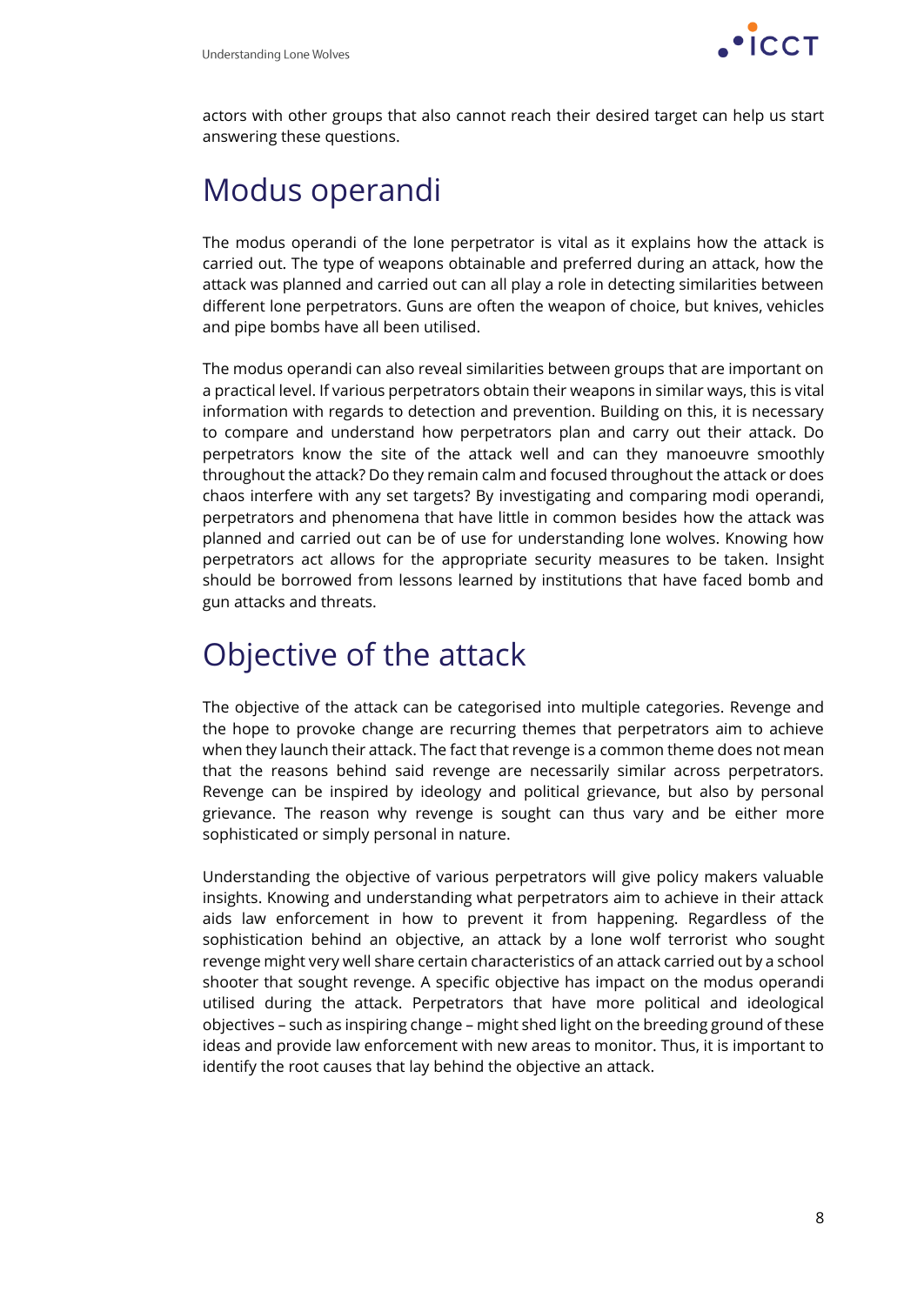$\cdot$   $\overline{\phantom{a}}$   $\overline{\phantom{a}}$   $\overline{\phantom{a}}$   $\overline{\phantom{a}}$ 

# Aftermath

The aftermath is twofold. It tells us how many injuries and fatalities were the result of the attack, but also in what way the attack came to an end. Did the perpetrator surrender, were they overpowered and arrested, killed in action or did they commit suicide? The distinction of what happened and what the perpetrator hoped would happen is also important: it is entirely possible for a perpetrator to be arrested or overpowered while he hoped to die during his attack. Death tolls and injuries vary greatly between attacks.

Still, similarities between death toll across multiple perpetrators of different phenomena can give us insight in how to better prevent such scenarios. On the one hand, there are also lessons to be learned for ambulance personal, the fire department and law enforcement agencies. Not only response time, but also how to navigate emergency personal through an unsafe area is just as relevant after a school shooting as it is after a lone wolf attack. More relevant for terrorism studies are questions related to how the perpetrator met his end and whether adjustments are necessary to limit the amount of fatalities and death.

# The awareness of intentions

The last category discusses any hints or clues that the perpetrator – either on purpose or by accident – released to the world prior to the attack. It also discusses any information that the perpetrator created before the attack and left behind for authorities to find later. It is not unheard of for perpetrators to leave behind hints that an attack is about to take place. Manifestos and journals are sometimes left behind, explaining the attack and letting the world know who they were. In an ideal scenario, the awareness of intentions can shed new light on the detection and prevention of attacks. Practically, we see that it is quite difficult to achieve such a feat.

In contemporary society where social media and internet play a crucial role, it may be necessary to monitor if perpetrators in the upcoming years are more explicit about their attacks online before they take place. Online messaging and forums can serve as a tool where perpetrators vent about their problems or discuss their ideology. There are countless examples where a perpetrator had uploaded information to the internet about their frustration or about an imminent attack. Unfortunately, partially due to the nature of the internet, there are also those who state that they will attack a certain institution on a certain day, merely as an (ill judged) joke. For terrorism experts, it is worth comparing how law enforcement and intelligence agencies trace and validate any claims or threats of incoming attacks they come across. Besides issues regarding the validity behind announced threats, terrorism experts can learn from law enforcement agencies by identifying certain signals and triggers.

# Comparing with whom?

It makes sense to compare lone wolves with other solitary actors that are not under direct command but act on their own accord. This limits the array of possible confounding factors substantially and lets us focus on a specific group of perpetrators.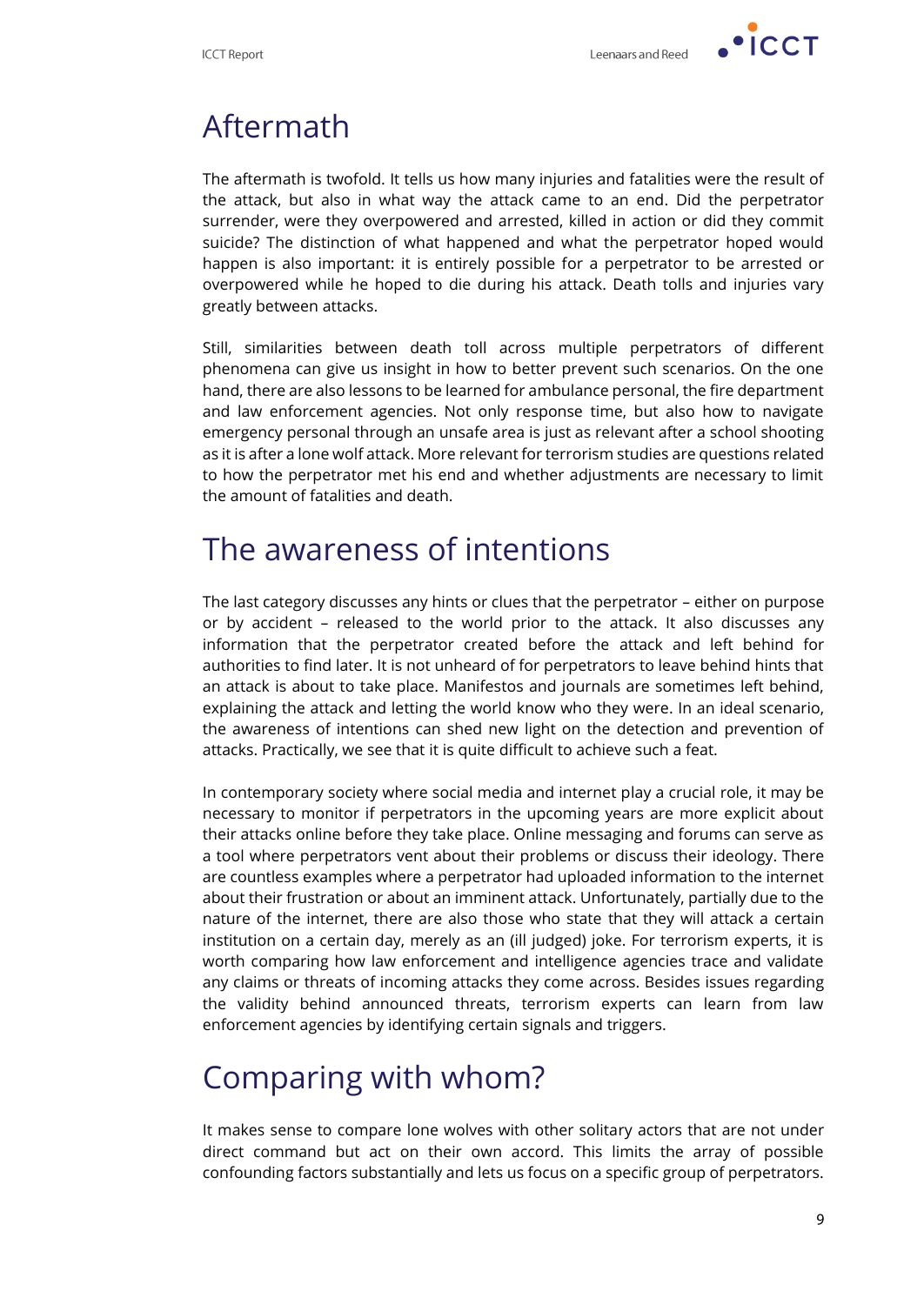

After all, our goal is to increase our understanding of lone wolf terrorism, and thus it is necessary to compare specific aspects of different lone actor phenomena. This article is not the first to consider comparative analysis and other scholars have made attempts to use comparisons to increase our understanding in the past. It is important to understand that even phenomena that are only comparable in one aspect can still prove to be useful. Not all the eight categories of the theoretical framework have to be comparable or relevant for every comparison. A single comparable category can already have enormous impact for terrorism studies.

### Assassins and school shooters

Clark McCauley, Sophia Moskalenko and Benjamin Van Son's 2013 article was based on the premise that "lone-wolf terrorists may have characteristics in common with two other types of lone-actor violent offenders: assassins and school attackers".<sup>19</sup> In this article, they argue that there are six individual-level mechanisms of radicalisation in lone wolf terrorists.<sup>20</sup> These are "personal grievance, political grievance, slippery slope, risk and status seeking, and unfreezing".<sup>21</sup>

The slippery slope should be understood as a "gradual desensitization" to violence through the escalation of violent and/or illegal acts.<sup>22</sup> Risk and status seeking means that the individual believes respect can be gained through violence. The researchers analysed 41 school attackers and 83 assassins. They found that 98% of the school attackers had witnessed events that could be categorised as unfreezing and 81% of them perceived personal or political grievance.<sup>23</sup> Only half of the assassins, on the other hand, went through unfreezing and grievance played a role for 67%. The assassins were more interested in violence, status and risk seeking and had more history of weapons use than their school attacker counterpart.

The psychological background and history, modus operandi, target of the attack, objective of the attack and awareness of intentions are the most significant categories to look at for this specific comparison. Seeing as lone wolves, school shooters and assassins appear to roughly go through the same radicalisation process, it is worthwhile to see if different lone actors utilise the same approach to reach their target and objective.

### Suicide terrorists and attempted suicide

In 2012, Professor Adam Lankford carried out a study in which he presented results "from the first combined quantitative assessment and comparative analysis of suicide terrorists and rampage, workplace, and school shooters who attempt suicide".<sup>24</sup> This is an important and broad category that lends itself to comparison, seeing as suicide amongst lone wolves – or 'death by cop' – often occurs. Analysing a sample size of 81, Lankford finds that:

> Much like rampage and school shooters, the suicide terrorists in this study exhibited many common risk factors for suicide, such as

<sup>………………………………………………………………………………………………………………………………………</sup>

<sup>&</sup>lt;sup>19</sup> Ibidem, p. 4. <sup>20</sup> Ibidem, p. 8.

 $21$  Ibidem, p. 8.

 $22$  Ibidem, p. 8.

<sup>&</sup>lt;sup>23</sup> Ibidem, p. 14.

<sup>&</sup>lt;sup>24</sup> A. Lankford, "A Comparative Analysis of Suicide Terrorists and Rampage, Workplace, and School Shooters in the United States From 1990 to 2010", Homicide Studies 17, no. 3 (2012), pp. 255-274.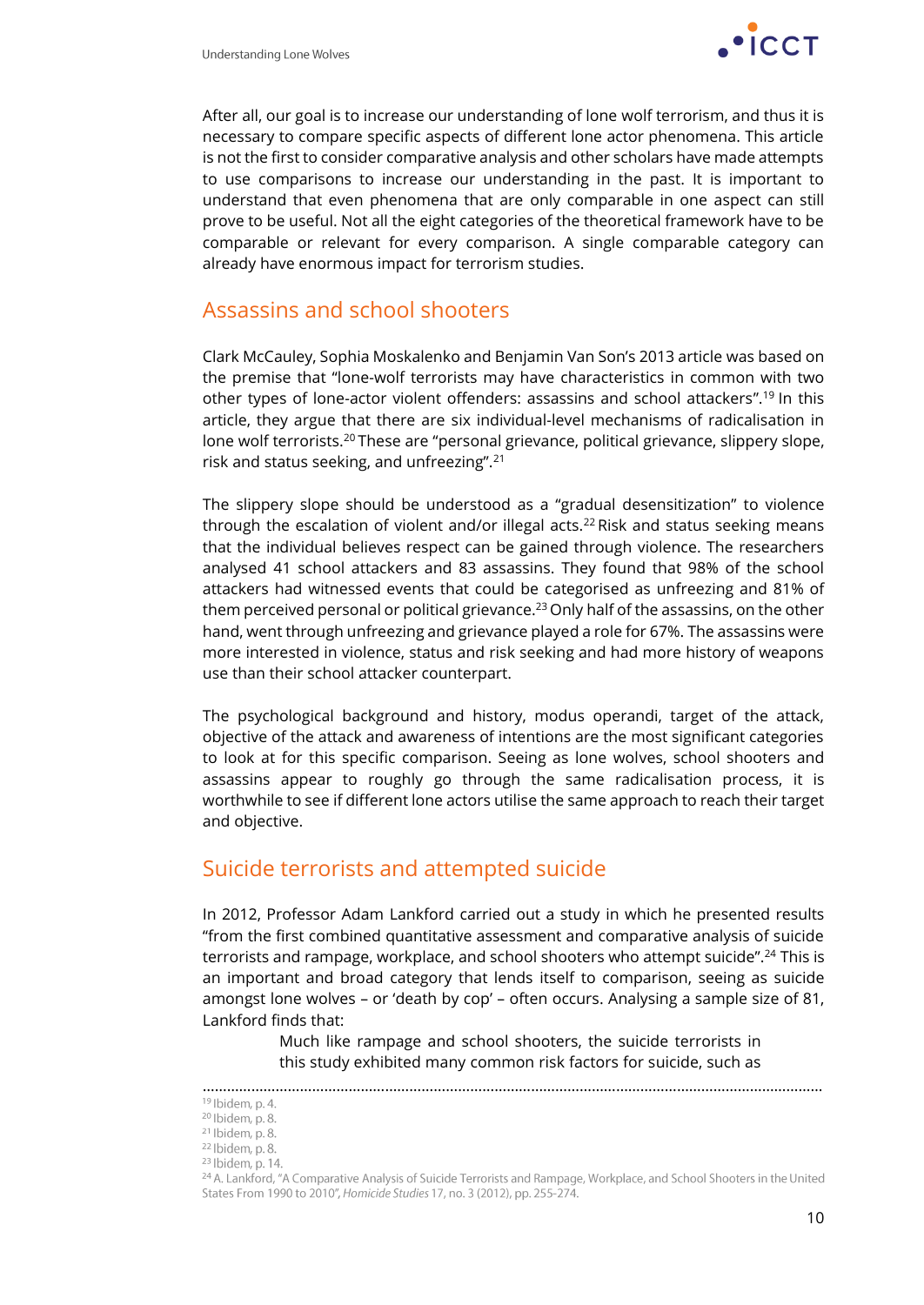$\cdot$  ICCT

social marginalization, family problems, work or school problems, and precipitating crises (…) In addition, suicide terrorists, rampage shooters, and school shooters were almost equally likely to write an explanation or suicide note prior to striking, and they were almost equally likely to end up dead as a result of their attacks.<sup>25</sup>

If lone wolves are indeed motivated by the same factors as other perpetrators that commit suicide, this could provide an extra perspective to study lone wolves in. For this specific category, terrorism studies can gain the most value by comparing specifically mental health status, the motivation, the modus operandi and the awareness of intentions between these phenomena.

### Copy cats

'Copycat crime' is a term used in academic circles referring to "imitative crime influenced by media".<sup>26</sup> After extensive media coverage of a crime, a new perpetrator "incorporates aspects of the original offense into a new crime", creating a copycat effect.<sup>27</sup> There are copycats in many different aspects of crime, ranging from homicide to school shooters. <sup>28</sup> If we wish to understand lone wolves better, the copycat phenomenon is worth further investigation, especially with regards to the sociodemographic information, the awareness of intentions and the modus operandi, seeing as a new perpetrator is inspired by the deeds of a former perpetrator.

### Conventional homicide/murder

Another way terrorism studies could benefit is by comparing lessons learned in the conventional homicide and murder cases. Many crimes are committed by lone actors and the socio-demographic information, mental health status and history, modus operandi as well as the awareness of intentions might reveal similarities with lone wolves. With regards to the objective of the attack, similarities between cases that can be marked as revenge would be a particular interesting code to monitor. The problem with this category, however, is that it is very broad and there is a much larger scope of confounding factors. Individual cases might prove more useful than a general comparison.

<sup>………………………………………………………………………………………………………………………………………</sup><sup>25</sup> Lankford, "A Comparative Analysis of Suicide Terrorists and Rampage, Workplace, and School Shooters in the United States From 1990 to 2010", p. 264.

<sup>&</sup>lt;sup>26</sup> J. Helfgott, "Criminal behavior and the copycat effect: Literature review and theoretical framework for empirical investigation", Aggression and Violent Behavior 22 (2015), p. 47.

<sup>&</sup>lt;sup>27</sup> Helfgott, "Criminal behavior and the copycat effect", p. 47.

<sup>&</sup>lt;sup>28</sup> The Kauhajoki School Shooting on 23 September 2008 is a good example in which copycat behaviour is identifiable. Certain aspects of the shooting closely resemble the Jokela School Shooting on 7 November 2007. For more information, see:

Investigation Commission of the Jokela school shooting, "Jokela School Shooting on 7 November 2007 - Report of the Publication Ministry Commission", (February 26,  $2009,$ of the Justice, Investigation of http://www.turvallisuustutkinta.fi/material/attachments/otkes/tutkintaselostukset/fi/poikkeuksellisettapahtumat/SbmrF gAo3/Jokela School Shooting on 7 November 2007.pdf;

Investigation Commission of the Kauhajoki School Shooting, "Kauhajoki School Shooting on 23 September 2008 - Report of the Investigation Commission", (February 17, 2010), Publication of the Ministry of Justice, http://turvallisuustutkinta.fi/material/attachments/otkes/tutkintaselostukset/fi/poikkeuksellisettapahtumat/ShbVchruh/ Kauhajoki\_School\_Shooting\_on\_23\_September\_2008.pdf/.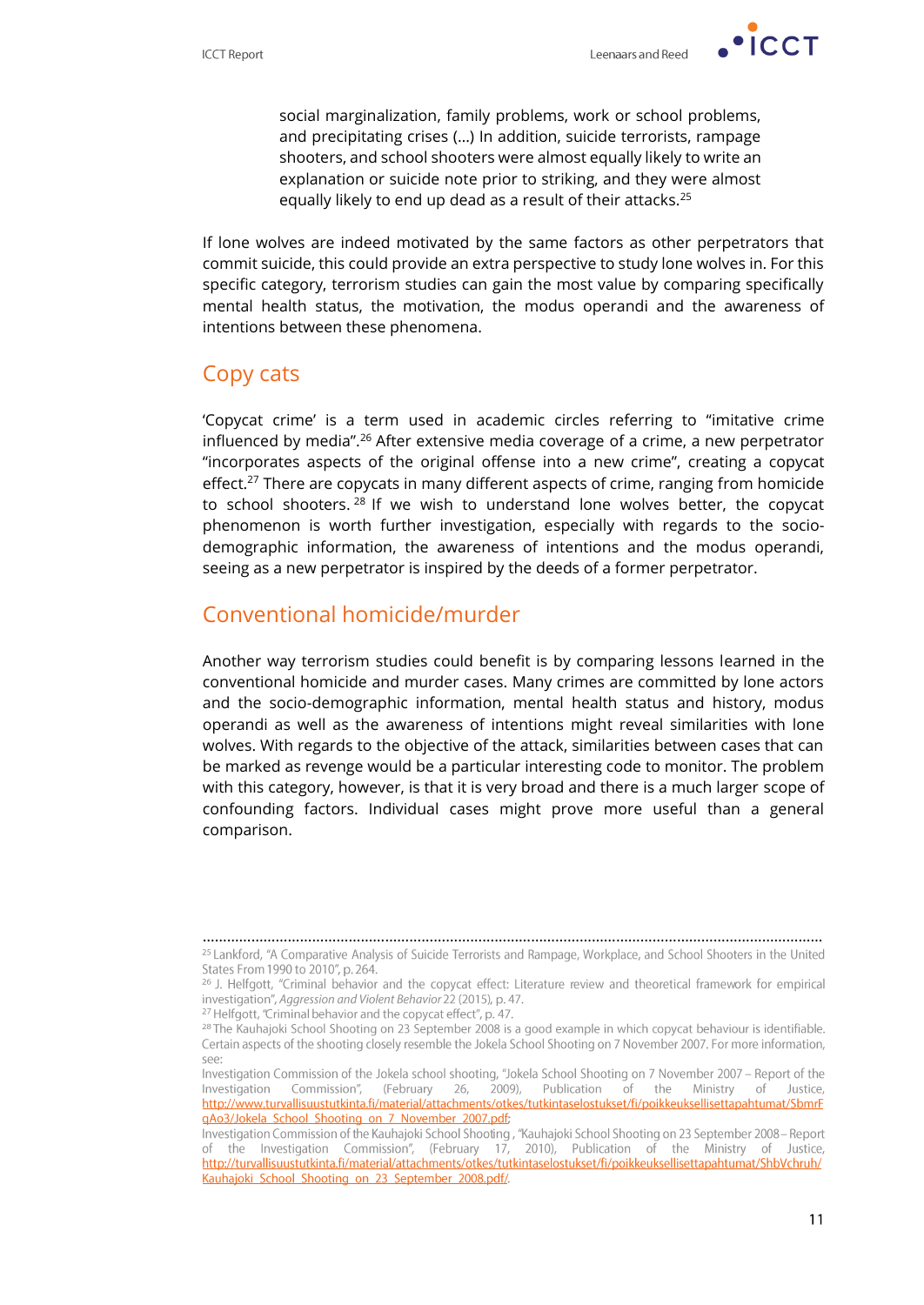

### Conclusion

The need for more comparative research is clear. Comparative research is not a solution to all problems with regards to terrorism research, but it has the opportunity to greatly increase our understanding of this complex phenomenon. Naturally, we do not expect two phenomena to be exactly alike. They can differ on all categories bar one and still prove useful for our understanding of lone wolves, through comparing that one aspect. Indeed, the mere fact some phenomena are not comparable is just as valuable for the state of the art. The nature of lone wolf terrorism research entails that primary sources are often lacking and hard to find. Comparative research offers a way to deal with this problem.

The fact remains that there already exists an abundance of information when it comes to other lone actor phenomena. Our understanding of lone wolf terrorism can greatly be increased by finding a way to utilise this knowledge. The initial theoretical framework proposed by this article is a way to move forward. This framework can be further refined and the groups that lend themselves to a comparison can be expanded. One thing is certain: comparative analysis is a way forward when it comes to our understanding of lone wolf terrorism. Existing research barriers have to be broken down and the proposed framework is an initial attempt to do this.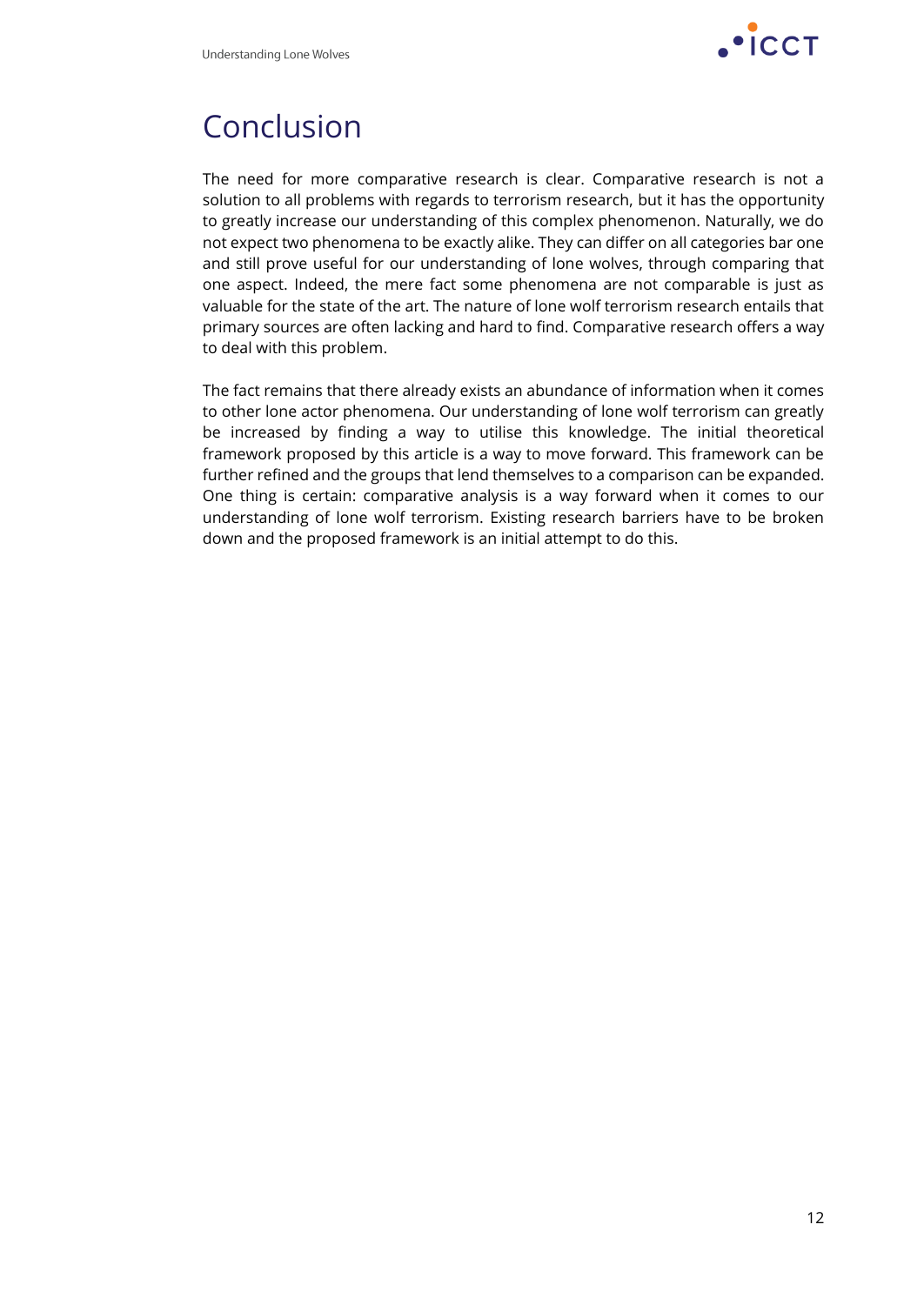$\cdot$  ICCT



# Bibliography

Bakker, E. and B. de Graaf, "Lone Wolves: How to Prevent this Phenomenon?", paper presented at the Expert Meeting Lone Wolves*, International Centre for Counter-Terrorism - The Hague* (November 2010), 2, [http://www.icct.nl/download/file/ICCT-](http://www.icct.nl/download/file/ICCT-Bakker-deGraaf-EM-Paper-Lone-Wolves.pdf)[Bakker-deGraaf-EM-Paper-Lone-Wolves.pdf](http://www.icct.nl/download/file/ICCT-Bakker-deGraaf-EM-Paper-Lone-Wolves.pdf) (last accessed November 22, 2015).

Bakker, E. and B. de Graaf, "Preventing Lone Wolf Terrorism: some CT Approaches Addressed", *Perspectives on Terrorism* 5, no. 6 (2011), [http://www.terrorismanalysts.com/pt/index.php/pot/article/view/preventing-lone](http://www.terrorismanalysts.com/pt/index.php/pot/article/view/preventing-lone-wolf/html)[wolf/html](http://www.terrorismanalysts.com/pt/index.php/pot/article/view/preventing-lone-wolf/html) (last accessed November 22, 2015).

Burton, F., "The Challenge of the Lone Wolf", *Security Weekly* (May 30, 2007), [https://www.stratfor.com/challenge\\_lone\\_wolf](https://www.stratfor.com/challenge_lone_wolf) (last accessed November 22, 2015).

Burton, F. and S. Stewart, "The 'Lone Wolf' Disconnect", *Security Weekly* (January 30, 2008), [https://www.stratfor.com/weekly/lone\\_wolf\\_disconnect](https://www.stratfor.com/weekly/lone_wolf_disconnect) (last accessed November 22, 2015).

European Council, "EU Terrorist list", <http://www.consilium.europa.eu/en/policies/fight-against-terrorism/terrorist-list/> (last accessed November 22, 2015).

Ganor, B., "Defining terrorism: is one man's terrorist another man's freedom fighter?", *Police Practice and Research* 3, vol. 4 (2002), pp. 287-304.

Gill, P., J. Horgan and P. Deckert, "Bombing alone: tracing the motivations and antecedent behaviours of lone-actor terrorists", *Journal of Forensic Science* 59, vol. 2 (2014), pp. 425-435.

Helfgott, J., "Criminal behaviour and the copycat effect: Literature review and theoretical framework for empirical investigation", *Aggression and Violent Behaviour* 22 (2015), pp. 46-64.

Investigation Commission of the Jokela school shooting, "Jokela School Shooting on 7 November 2007 – Report of the Investigation Commission", (February 26, 2009), Publication of the Ministry of Justice,

[http://www.turvallisuustutkinta.fi/material/attachments/otkes/tutkintaselostukset/fi/p](http://www.turvallisuustutkinta.fi/material/attachments/otkes/tutkintaselostukset/fi/poikkeuksellisettapahtumat/SbmrFqAo3/Jokela_School_Shooting_on_7_November_2007.pdf) [oikkeuksellisettapahtumat/SbmrFqAo3/Jokela\\_School\\_Shooting\\_on\\_7\\_November\\_200](http://www.turvallisuustutkinta.fi/material/attachments/otkes/tutkintaselostukset/fi/poikkeuksellisettapahtumat/SbmrFqAo3/Jokela_School_Shooting_on_7_November_2007.pdf) [7.pdf](http://www.turvallisuustutkinta.fi/material/attachments/otkes/tutkintaselostukset/fi/poikkeuksellisettapahtumat/SbmrFqAo3/Jokela_School_Shooting_on_7_November_2007.pdf) (last accessed November 22, 2015).

Investigation Commission of the Kauhajoki School Shooting , "Kauhajoki School Shooting on 23 September 2008 – Report of the Investigation Commission", (February 17, 2010), Publication of the Ministry of Justice,

[http://turvallisuustutkinta.fi/material/attachments/otkes/tutkintaselostukset/fi/poikke](http://turvallisuustutkinta.fi/material/attachments/otkes/tutkintaselostukset/fi/poikkeuksellisettapahtumat/ShbVchruh/Kauhajoki_School_Shooting_on_23_September_2008.pdf) [uksellisettapahtumat/ShbVchruh/Kauhajoki\\_School\\_Shooting\\_on\\_23\\_September\\_2008](http://turvallisuustutkinta.fi/material/attachments/otkes/tutkintaselostukset/fi/poikkeuksellisettapahtumat/ShbVchruh/Kauhajoki_School_Shooting_on_23_September_2008.pdf) [.pdf](http://turvallisuustutkinta.fi/material/attachments/otkes/tutkintaselostukset/fi/poikkeuksellisettapahtumat/ShbVchruh/Kauhajoki_School_Shooting_on_23_September_2008.pdf) (last accessed November 22, 2015).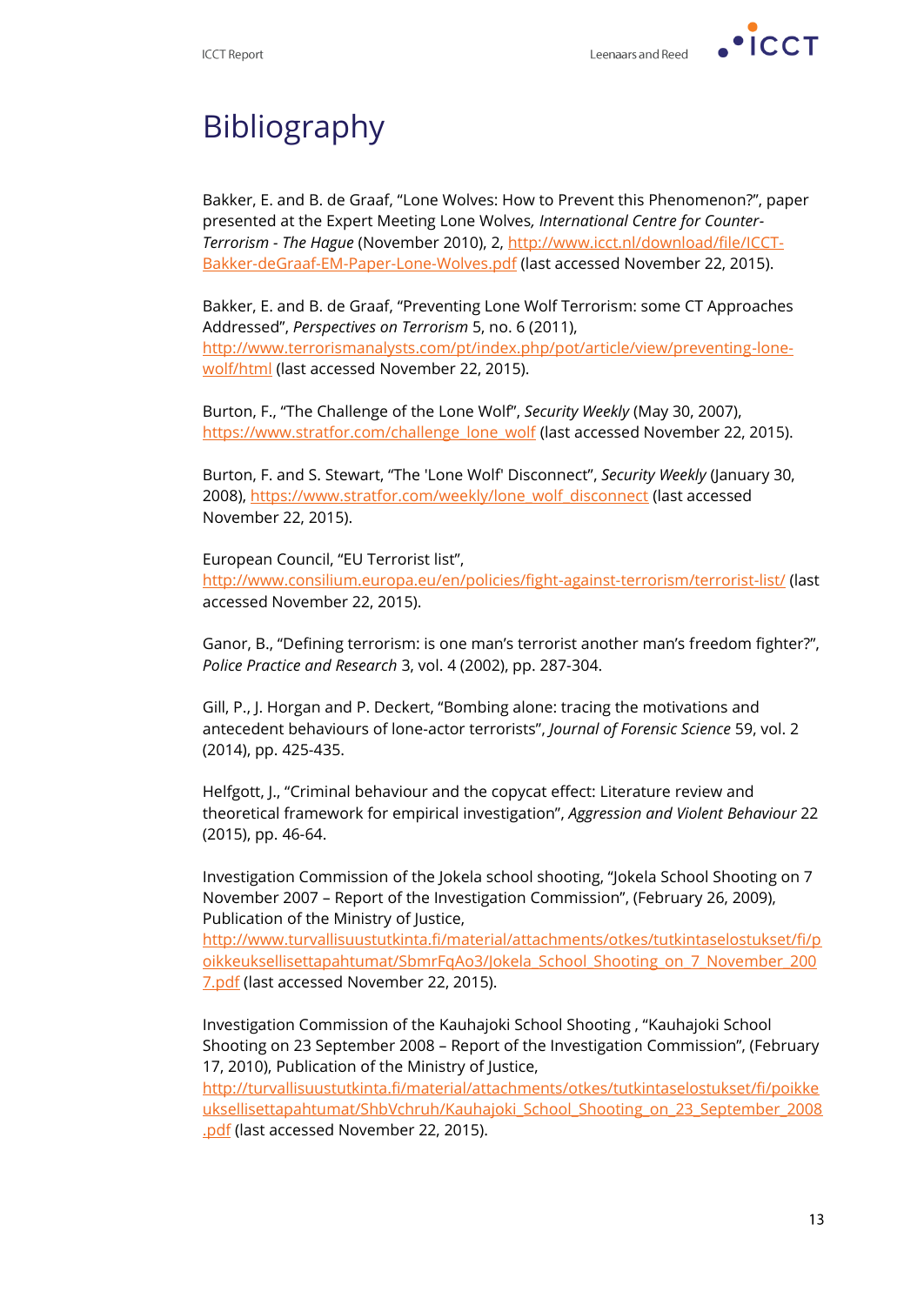

Lankford, A., "A Comparative Analysis of Suicide Terrorists and Rampage, Workplace, and School Shooters in the United States from 1990 to 2010", *Homicide Studies* 17, vol. 3 (2012), pp. 255-274.

McCauley, C., S. Moskalenko and B. van Son, "Characteristics of Lone-Wolf Violent Offenders: a Comparison of Assassins and School Attackers", *Perspectives on Terrorism* 7, vol. 1 (2013), pp. 4-24.

Schmid, A., "Revised Academic Consensus Definition of Terrorism (2011)", *Perspectives on Terrorism* 6, vol. 2 (2012), [http://www.terrorismanalysts.com/pt/index.php/pot/article/view/schmid-terrorism-](http://www.terrorismanalysts.com/pt/index.php/pot/article/view/schmid-terrorism-definition/html)

[definition/html](http://www.terrorismanalysts.com/pt/index.php/pot/article/view/schmid-terrorism-definition/html) (last accessed November 22, 2015).

Stewart, S. and Burton, F., "Lone Wolf Lessons", *Security Weekly* (June 3, 2009), [https://www.stratfor.com/weekly/20090603\\_lone\\_wolf\\_lessons](https://www.stratfor.com/weekly/20090603_lone_wolf_lessons) (last accessed November 22, 2015).

United Nations, "Consolidated United Nations Security Council Sanctions List", [http://www.un.org/sc/committees/list\\_compend.shtml](http://www.un.org/sc/committees/list_compend.shtml) (last accessed November 22, 2015).

United States Department of State, "Foreign Terrorist Organizations", <http://www.state.gov/j/ct/rls/other/des/123085.htm> (last accessed November 22, 2015).